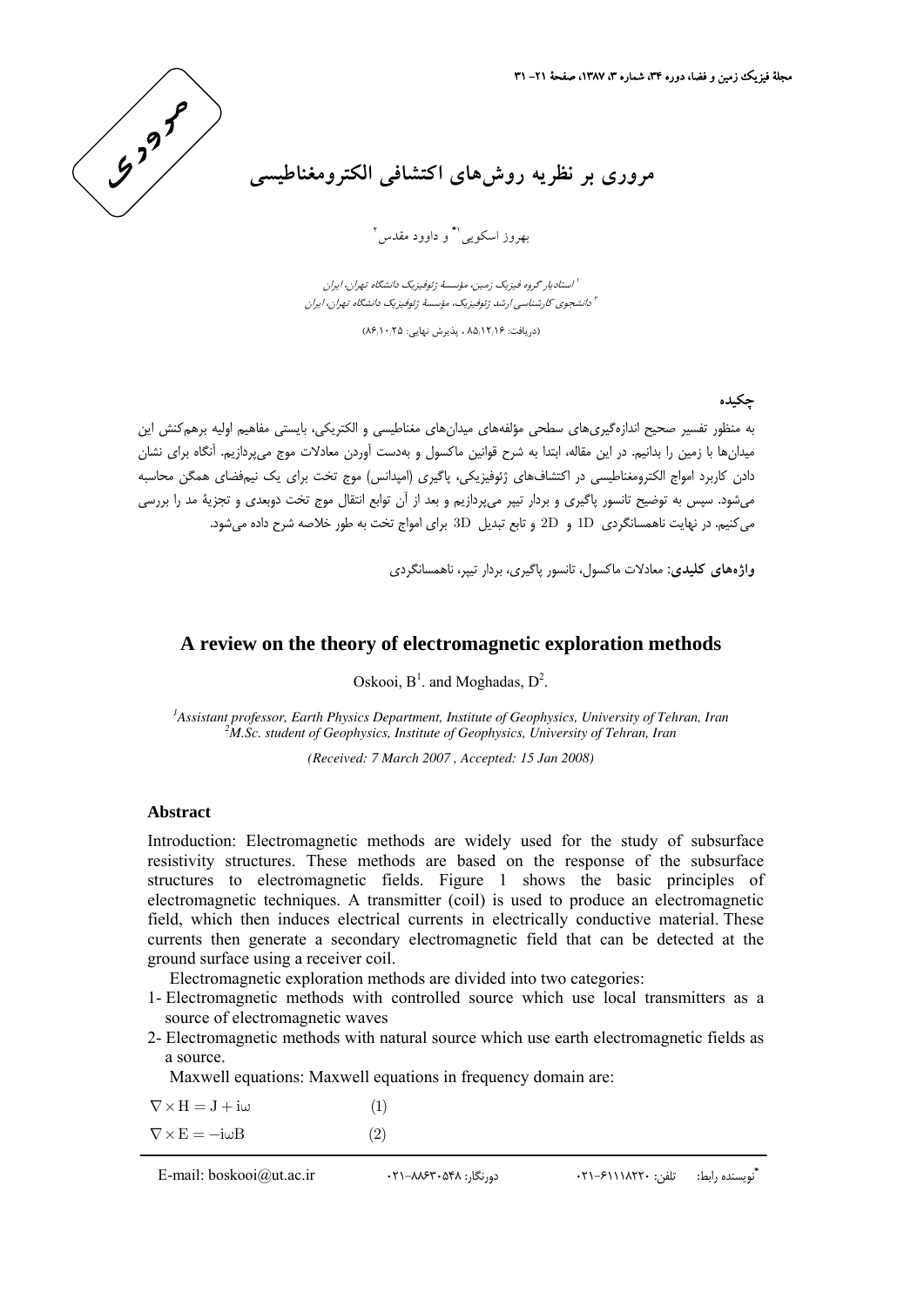$$
\nabla \cdot \mathbf{D} = \rho \tag{3}
$$

$$
\nabla \cdot \mathbf{B} = 0 \tag{4}
$$

Where E is electric field  $(V/m)$ , B is magnetic induction  $(T)$ , D is electric displacement field (C/m<sup>2</sup>), H is magnetic field (A/m), J is electrical current density (A/m<sup>2</sup>),  $\omega$  is angular frequency (Hz) and  $\rho$  is charge density (C/m<sup>3</sup>). In order to use Maxwell equations, we need to consider constituent equations which are as follows:

| $D = \varepsilon E$ | (5) |
|---------------------|-----|
| $B = \mu H$         | (6) |
| $J = \sigma E$      | (7) |

Where ε is dielectric permittivity (As/Vm),  $\mu$  is magnetic permeability (Vs/Am) and σ is electrical conductivity (S/m). Therefore, Maxwell equations can be written as

| $\nabla \times H - (\sigma + i \epsilon \omega)E = 0$   | (8)  |
|---------------------------------------------------------|------|
| $\nabla \times \mathbf{E} + i\mu \omega \mathbf{H} = 0$ | (9)  |
| $\nabla.E = \rho / \epsilon$                            | (10) |
| $\nabla \cdot H = 0$                                    | (11) |

After solving the equations and imposing quasi-static assumption,  $\mu \epsilon \omega^2 << \mu \sigma \omega$ , we have diffusion equations (Ward and Hohmann, 1991):

| $\nabla^2 E - i\mu\sigma\omega E = 0$  | (12) |
|----------------------------------------|------|
| $\nabla^2 H - i\mu\sigma \omega H = 0$ | (13) |

Plane wave impedance in a homogenous medium: Cagniard (1953) noticed that the complex impedance of the electromagnetic wave in a homogenous medium is

$$
z = \frac{\omega \mu_0}{k} = \frac{E_x}{H_y} = -\frac{E_y}{H_x} = \left(\frac{i\omega \mu_0}{\sigma}\right)^{1/2} \left[\frac{V/m}{A/m} = ohm\right]
$$
(14)

As a result, apparent resistivity and phase are acquired by the following equations:

$$
\rho = \frac{1}{\omega \mu_0} |z|^2 = \frac{1}{\omega \mu_0} \left| \frac{E_x}{H_y} \right|^2
$$
\n
$$
\varphi = \frac{\pi}{4} (1 - \frac{\partial \log \rho_a}{\partial \log T})
$$
\n(16)

Where T is the period of the signal.

Impedance Tensor and Tipper vector: Cantwell (1960) shows that horizontal electric field components  $(E_x, E_y)$  and vertical magnetic component  $(H_z)$  has the following relations with horizontal magnetic field components  $(H_x, H_y)$ 

$$
\begin{aligned}\n\begin{bmatrix}\n\mathbf{E}_{x} \\
\mathbf{E}_{y}\n\end{bmatrix} &= \mathbf{z} \begin{bmatrix}\n\mathbf{H}_{x} \\
\mathbf{H}_{y}\n\end{bmatrix} \\
\mathbf{H}_{z} &= \mathbf{T}^{T} \begin{bmatrix}\n\mathbf{H}_{x} \\
\mathbf{H}_{y}\n\end{bmatrix}\n\end{aligned}
$$
\n(17)\n(18)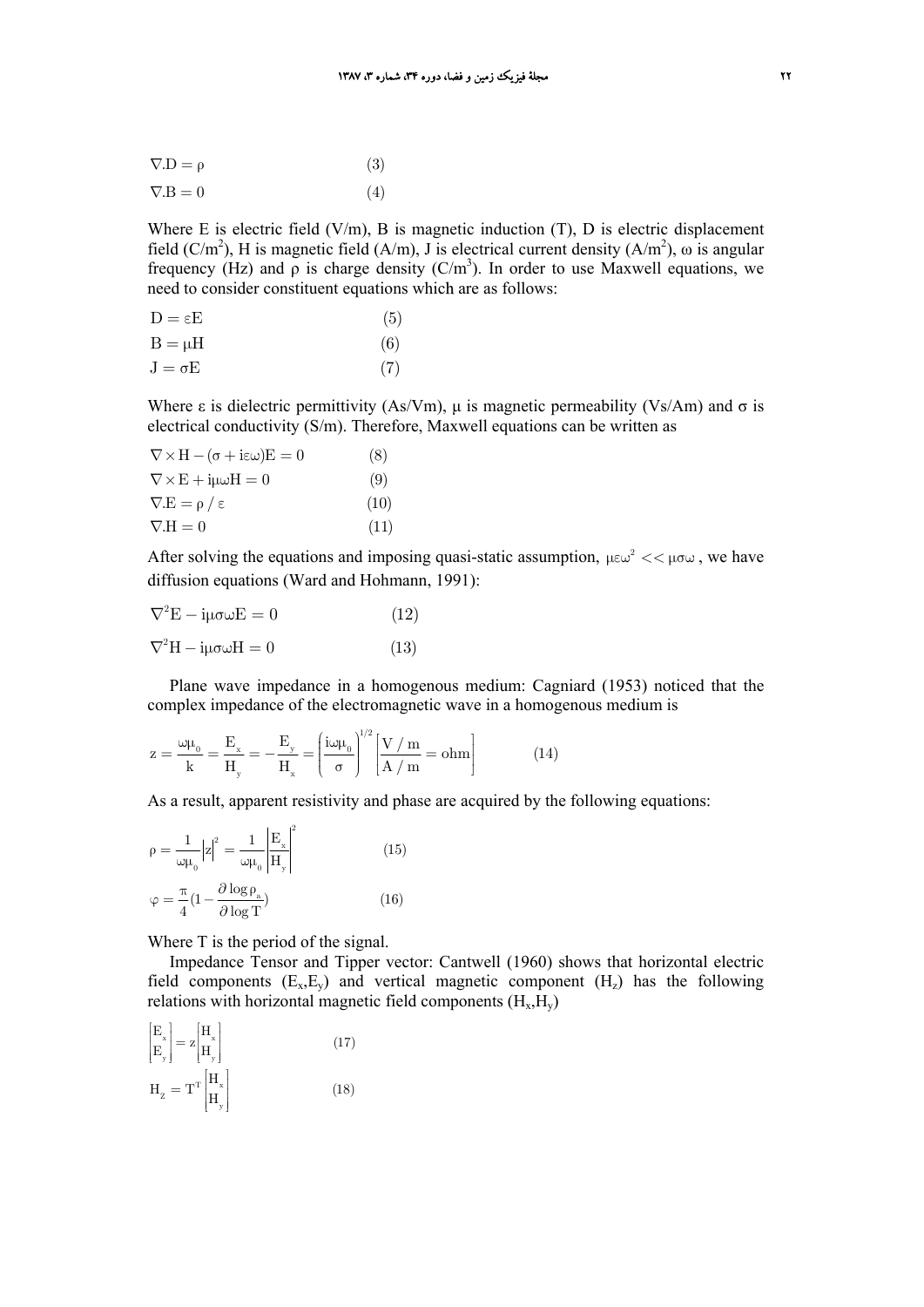Where  $Z = \begin{bmatrix} Z_{xx} & Z_{xy} \\ Z_{xy} & Z_{xy} \end{bmatrix}$  $yx$  yy  $Z = \begin{vmatrix} Z_{xx} & Z \\ Z_{xx} & Z \end{vmatrix}$  $=[\begin{matrix} Z_{xx} & Z_{xy} \\ Z_{yx} & Z_{yy} \end{matrix}]$  is called impedance tensor and  $T = (A, B)^T$  is Tipper vector. A and

B are the complex components of the Tipper vector.

2D Transfer functions of the plain wave and mode decompositions: In a two n dimensional model, we consider TE and TM mode which are defined as follows:

TE (Transverse Electric) mode: In this mode, the electric field is parallel to the strike and current flow through x direction. Because of the continuity of the transverse component of the electric field, there is no charge accumulation in the interface.

TM (Transverse Magnetic) mode: In this mode, the magnetic field is parallel to the strike. In the interface, electric charges pile up which causes to the discontinuity of the electric field.

Anisotropy: Geological formations with distinct layers of sedimentary material can exhibit electrical anisotropy which means electrical conductivity in one direction (e.g. parallel to a layer) is different from that in another. In an anisotropic medium, the electric field and conductivity have the following relation:

$$
\begin{pmatrix}\n\mathbf{J}_{x} \\
\mathbf{J}_{y} \\
\mathbf{J}_{z}\n\end{pmatrix} = \begin{pmatrix}\n\sigma_{xx} & \sigma_{xy} & \sigma_{xz} \\
\sigma_{yx} & \sigma_{yy} & \sigma_{yz} \\
\sigma_{zx} & \sigma_{zy} & \sigma_{zz}\n\end{pmatrix} \begin{pmatrix}\n\mathbf{E}_{x} \\
\mathbf{E}_{y} \\
\mathbf{E}_{z}\n\end{pmatrix}
$$
\n(19)

In a 1D layered anisotropic medium, impedance tensor is obtained as:

$$
Z = \begin{bmatrix} 0 & Z_{\mathrm{t}} \\ -Z_{\mathrm{n}} & 0 \end{bmatrix} \tag{20}
$$

Where  $Z_{n} = \frac{\omega_{P_0}}{1}$ n Z =  $\frac{\omega \mu_0}{k_0}$  is impedance tensor perpendicular to the strike and  $Z_t = \frac{\omega \mu_0}{k_+}$ t Z  $=\frac{\omega\mu_0}{k_*}$  is

impedance tensor parallel to the strike.

3D plain wave transfer functions: To find the dimensionality of the medium, one method is using Skew parameter (Reddy et al, 1977; Ting and Hohmann, 1981; Li and Pedersen, 1991). Swift (1967) defined Skew parameter as

$$
S = \frac{|Z_{xx} + Z_{yy}|}{|Z_{xy} - Z_{yx}|}
$$
\n(21)

Which is invariant. The other invariant parameter is the determinant of the impedance tensor called effective impedance (Li and Pedersen, 1991):

$$
Z_{\rm eff} = |Z_{xx} Z_{yy} - Z_{xy} Z_{yx}|^{1/2}
$$
 (22)

The advantage of using determinant data is that they provide a useful average for all current directions. Besides, no mode identifications (TE mode: current parallel to strike or TM mode: current perpendicular to strike) are required, statistic shift corrections are not made and the dimensionality of the data is not considered (Oskooi, 2004).

**Key words:** Maxwell's equations, Impedance tensor, Tipper vector, Anisotropy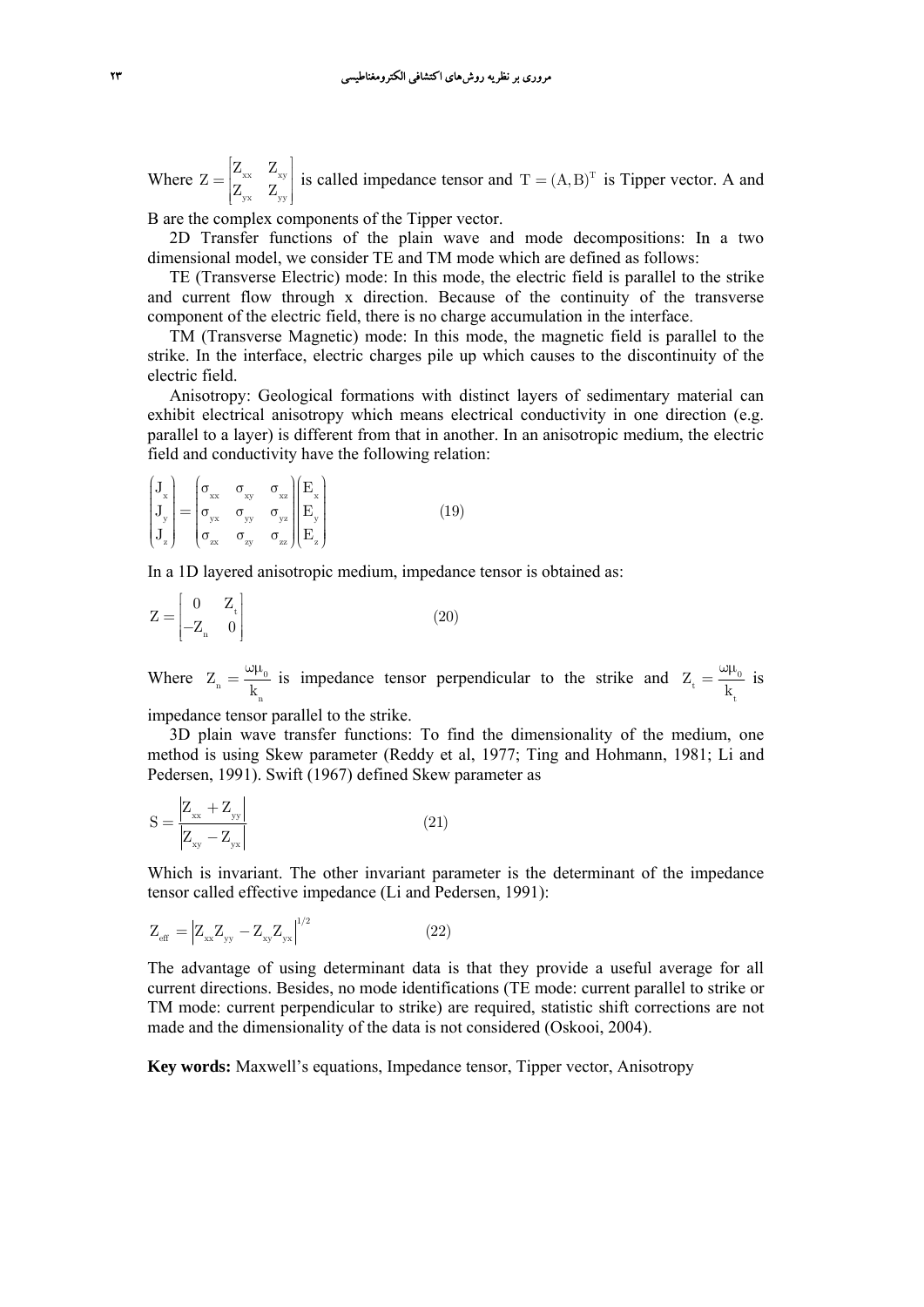آورد.

ميشوند:

زيرسطحي استفاده ميشود.

جريان پيچشي (eddy current) در جسم رسانا ميشود. اين جريان به نوبة خود ميداني ثانويه ايجاد ميكند كه از داخل زمين به سطح ميرسد. در محل گيرنده، ميدان

برايند اندازهگيري ميشود و با مقايسة آن با ميدان اوليه

ميتوان اطلاعاتي راجع به ساختار زيرسطحي بهدست

روشهاي الكترومغناطيسي به دو گروه تقسيم

-1 منبع طبيعي: كه در آن از ميدانهاي الكتريكي و

مغناطيسي طبيعي زمين براي بررسي ساختارهاي

-2 منبع مصنوعي: كه در آن از فرستندههاي محلي به

عنوان منبع مولد امواج الكترومغناطيسي استفاده ميشود.

**1 مقدمه**

روشهاي الكترومغناطيسي بهطور وسيع در تعيين ساختارهاي مقاومتي زيرسطحي مورد استفاده قرار ميگيرند. اين روشها براساس پاسخ ساختارهاي زيرسطح نسبت به انتشار ميدانهاي الكترومغناطيسي استوارند. شكل 1 اصل كلي تحقيقات الكترومغناطيسي را نشان ميدهد. مطابق شكل، ميدان اوليه (field primary( مستقيماً از فرستنده به گيرنده ميرسد. اگر زمين همگن و از نظر الكتريكي عايق باشد، تفاوتي بين ميدانهاي مشاهده شده در سطح و يا داخل زمين وجود نخواهد داشت و فقط مقداري از شدت ميداني كه در داخل زمين منتشر ميشود (نسبت به ميدان بالاي سطح زمين) كاسته خواهد شد. اگر يك تودة رسانا در زير سطح وجود داشته باشد، مؤلفة مغناطيسي ميدان الكترومغناطيسي اوليه سبب القاي



**شكل .1** اصل كلي تحقيقات الكترومغناطيسي (كري و بروكس، 1991).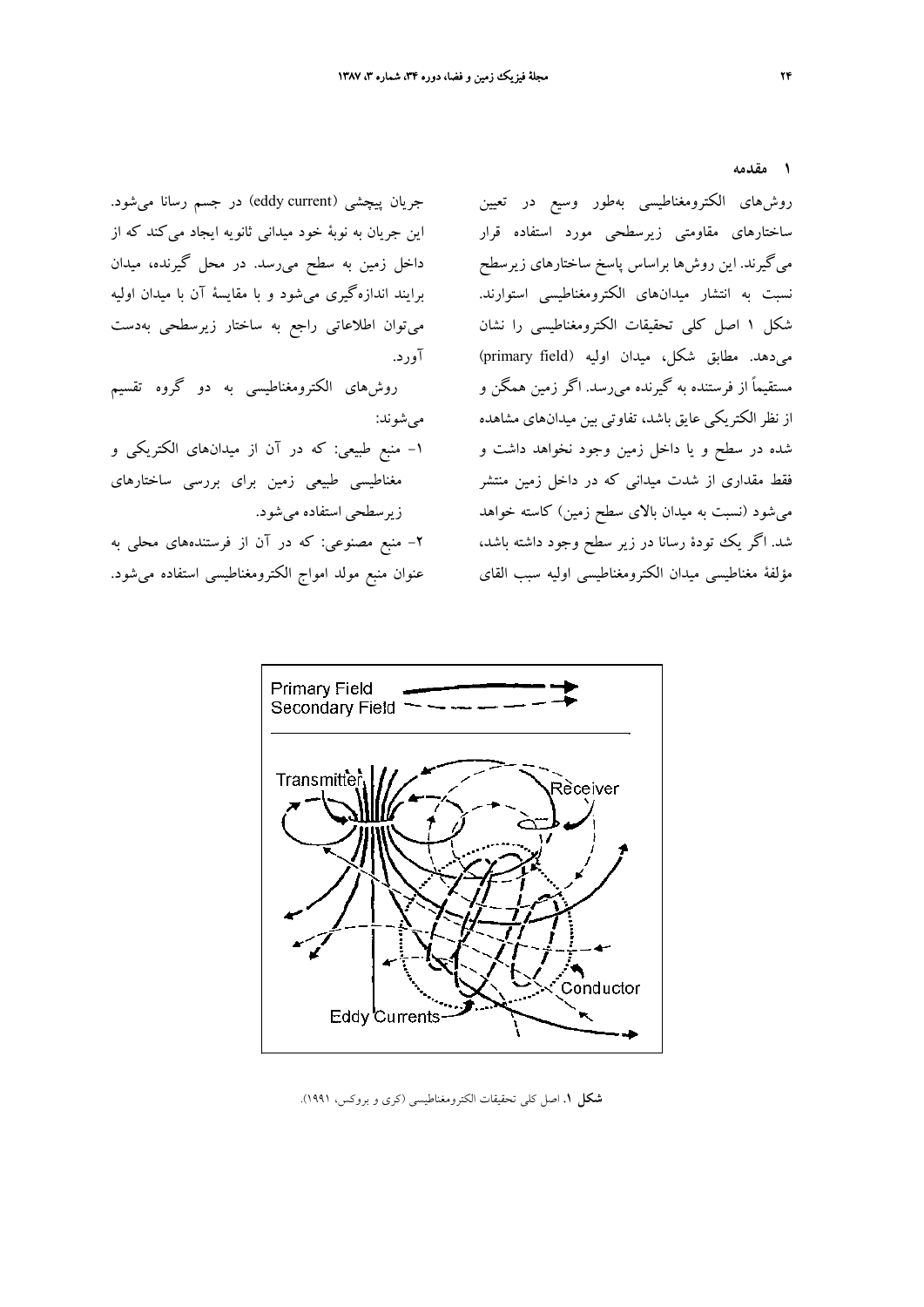تكقطبي مغناطيسي وجود ندارد. از آنجا كه اين معادلات براساس نتايج تجربي بهدست آمدهاند، نميتوان آنها را از لحاظ رياضي اثبات كرد. با اين حال، اين معادلات، همة پديدههاي الكترومغناطيسي بزرگ مقياس (scale macro ( را شرح ميدهند.

به منظور استفاده از معادلات ماكسول بايد مجموعهاي روابط كمكي در نظر گرفته شود. اين روابط سه تا از بردارها را به دو تاي ديگر مرتبط ميكنند. اگر محيط را خطي و همسانگرد (isotropic (فرض كنيم، روابط كمكي در حوزة بسامد، به صورت زير نوشته ميشود:

- $D = \epsilon E$  (4)
- $B = \mu H$  (10)
- $J = \sigma E$  (11)

كه & گذردهي دي الكتريك، dielectric permittivity) magnetic ) مغناطيسي تراوايي μ ،(As/Vm) الكتريكي رسانايي σ و) Vs/Am, permeability) conductivity electric ,m/S (است. با استفاده از معادلات (5) تا (7) معادلات ماكسول به صورت زير نوشته ميشوند:

- $\nabla \times \mathbf{H} (\sigma + i \epsilon \omega) \mathbf{E} = 0$  (11)
- $\nabla \times \mathbf{E} + \mathbf{i}\mu\omega \mathbf{H} = 0$  (*I*\*)
- $\nabla E = \rho / \epsilon$  (14)
- $\nabla H = 0$  (14)

كه در آن گذردهي و تراوايي ثابت فرض ميشود. با نمايش مشابهي كه وارد و ههمن (1991) ارائه كردند و با معرفي ضريب پاگيري (impedivity coefficient) (admittivity coefficient) و ضريب پذيرش (admittivity coefficient) و (۹) بهصورت زير ساده (c) به صورت زير ساده  $\hat{y} = \sigma + i \epsilon w$ ميشوند:

 $\nabla \times \mathbf{H} - \mathbf{y} \mathbf{E} = 0$  (19)

همچنين روشهاي الكترومغناطيسي در دو حوزة زير بررسي ميشوند:

- -1 روشهاي EM در حوزة زمان ( EM Domain Time .((TDEM) or Transient EM (TEM)
- -2 روشهاي EM در حوزة بسامد ( Domain Frequency .(EM (FDEM) or Plane Wave EM
	- **2 معادلات ماكسول**

ميدانيم كه همة پديدههاي الكترومغناطيسي از معادلات ماكسول پيروي ميكنند. اين معادلات به صورت زير نوشته ميشوند (وارد و ههمن، 1991):

 $\nabla \times \mathbf{H} - (\sigma + i \epsilon \omega) \mathbf{E} = 0$  (1)

$$
\nabla \times \mathbf{E} + \mathbf{i}\mu \omega \mathbf{H} = 0 \tag{1}
$$

$$
\nabla.E = \rho / \epsilon \tag{7}
$$

$$
\nabla \mathbf{H} = 0 \tag{6}
$$

اين معادلات براي جريان متناوب به صورت زير در ميآيند:

$$
\nabla \times \mathbf{H} = \mathbf{J} + \mathbf{i}\omega \tag{2}
$$

$$
\nabla \times \mathbf{E} = -\mathbf{i}\omega \mathbf{B} \tag{9}
$$

$$
\nabla.D = \rho \tag{V}
$$

$$
\nabla \mathbf{B} = 0 \tag{A}
$$

كه در سامانة SI، **E** شدت ميدان الكتريكي (m/V(، B )، **<sup>D</sup>** جابهجايي <sup>2</sup> القاي مغناطيسي (<sup>T</sup> يا m/Wb C/m ) ديالكتريك <sup>2</sup> ،)A/m) مغناطيسي ميدان شدت **<sup>H</sup>** ،( )، <sup>ω</sup> بسامد زاويهاي <sup>2</sup> **<sup>J</sup>** چگالي جريان الكتريكي ( m/A  $\mathcal{L}(\text{Hz})$ ) و ρ چگالي بار الكتريكي ( C/m<sup>3</sup>) است. هر معادله، نمايشي از يك قانون تجربي كلي است. معادله (1) نمايشي از قانون آمپر است، معادله (2) صورت ديفرانسيلي قانون القاي الكترومغناطيسي فاراده را نشان ميدهد. معادله (3) قانون گاوس است كه از قانون كولن ناشي ميشود و در نهايت معادله (4) اين حقيقت را نشان ميدهد كه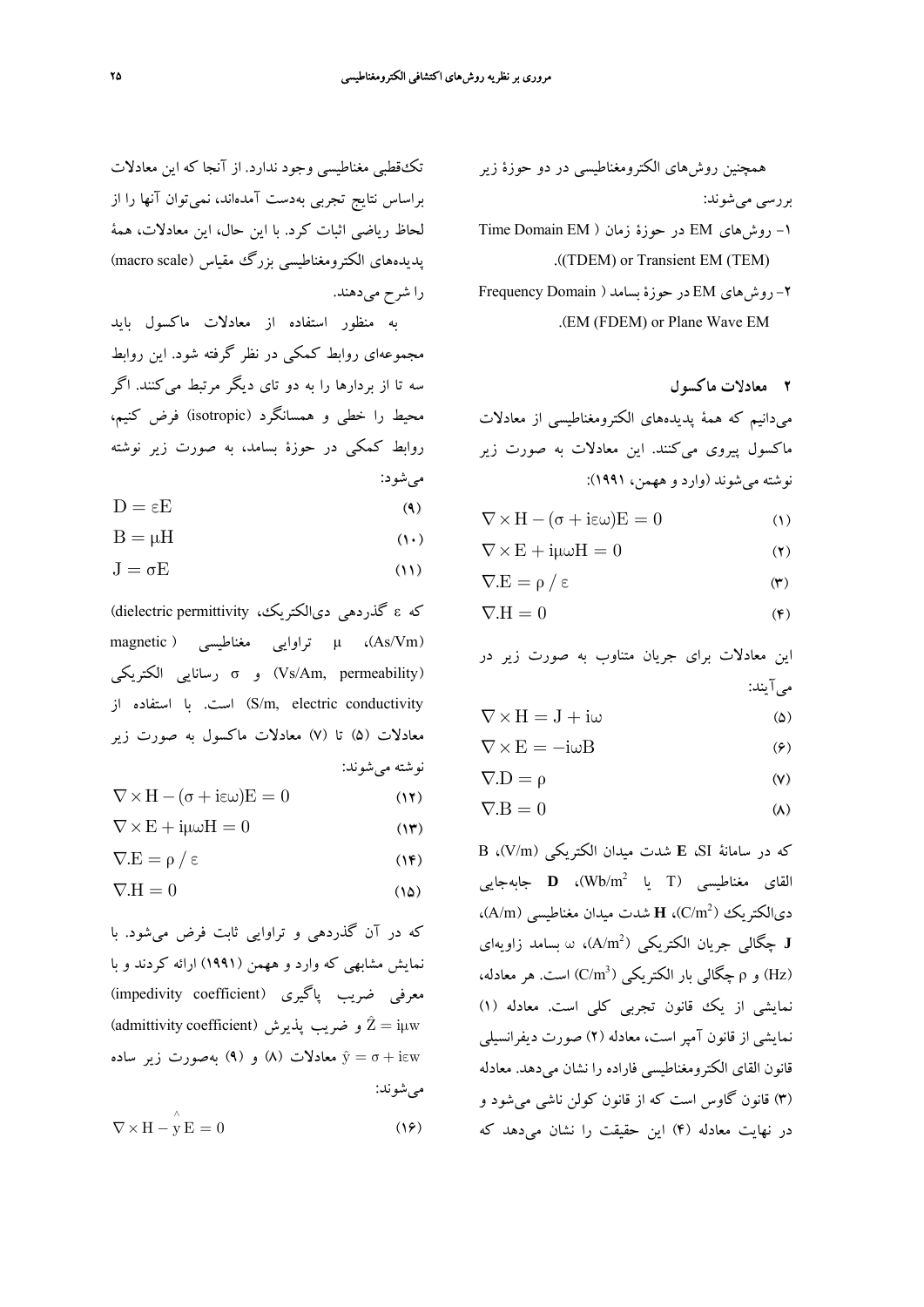$$
e=e_0^+e^{-\beta z}e^{i(\omega t-\alpha z)}=e_0^+e^{-ikz}e^{i\omega t}\qquad \qquad (\text{Y}\textbf{Y})
$$

$$
h=h_0^+e^{-\beta z}e^{i(\omega t-\alpha z)}=h_0^+e^{-ikz}e^{i\omega t}\qquad \qquad \textbf{(YF)}
$$

كه e و h ميدانهاي الكتريكي و مغناطيسي در حوزة زماناند. علامت + روى دامنههاي  $e_{0}$  و  $h_{0}$  نشاندهندهٔ اين است كه موج در جهت مثبت محور Z، از سطح مشترك عبور ميكند (موج پايين رونده). α و β كميتهاي حقيقي يكسانياند كه بهصورت زير تعريف ميشوند:

$$
\alpha = \beta = \left(\frac{w\mu\sigma}{2}\right)^{\frac{1}{2}}
$$
 (12)

و در اين مورد عدد موج مختلط به صورت زيراست:

$$
K = (-iw\mu\sigma)^{\frac{1}{2}} = \alpha(1-i)
$$
 (19)

**3 پاگيري موج تخت روي نيمفضاي همگن** براي پي بردن به اينكه چرا ميدانهاي EM حاوي اطلاعاتي راجع به ساختارهاي مقاومت ويژة الكتريكي درون زمين|ند، كافي است نحوهٔ برهمكنش اين ميدانها با زمين بررسي شود. كانيارد (1953) متوجه شد كه امواج الكترومغناطيسي طبيعي را ميتوان در برآورد مقاومت الكتريكي پوستة زمين و حتي ساختارهاي عميقتر مورد استفاده قرار داد. پاگيري مختلط موج طبيعي يا پاگيري يك نيمفضاي همگن عبارت است از:

$$
z = \frac{\omega \mu_0}{k} = \frac{E_x}{H_y} = -\frac{E_y}{H_x} = \left(\frac{i\omega \mu_0}{\sigma}\right)^{1/2}
$$

$$
\left[\frac{V/m}{A/m} = \text{ohm}\right]
$$
(YV)

با مرتب كردن جملات، مقاومت ويژة يك نيمفضاي همگن كه به صورت  $\frac{1}{\sigma}=\rho=\frac{1}{\sigma}$  تعريف ميشود، به صورت زيربرآورد ميشود:

$$
\nabla \times \mathbf{E} + \overset{\wedge}{\mathbf{z}} \mathbf{H} = 0 \tag{1V}
$$

اين دو معادلة كلي، اساس توصيف انتشار امواج EM هستند. يكي از مهمترين پيامدهاي معادلات ماكسول آن است كه ميدانهاي الكترومغناطيسي در معادلات موج صدق ميكنند. با گرفتن تاو (Curl (از معادلات (12) و (13) و با فرض 0 E. ∇ = خواهيم داشت:

$$
\nabla^2 \mathbf{E} - \mathbf{y} \mathbf{z} \mathbf{E} = \nabla^2 \mathbf{E} + \mathbf{k}^2 \mathbf{E} = 0 \tag{1A}
$$

$$
\nabla^2 \mathbf{H} - \mathbf{y} \mathbf{z} \mathbf{H} = \nabla^2 \mathbf{H} + \mathbf{k}^2 \mathbf{H} = 0 \tag{14}
$$

كه در آنها

$$
K = \left(\mu \varepsilon w^2 - i\mu \sigma w\right)^{\frac{1}{2}} = i(\hat{y}\hat{z})^{\frac{1}{2}} \tag{1.}
$$

در نقش عدد موج مختلط (complex wave number) تعريف ميشود. معادلات (14) و (15) به معادلات هلمهولتز (equations Helmholtz (مشهورند. محدودة بسامدي استفاده شده در روشهاي الكترومغناطيسي براي تحقيقات ژئوفيزيكي در بيشتر كاربردها در شرط سه بن سابق ميكنند و اجازه مي دهند كه  $\mu\varepsilon\omega^2<<\mu\sigma\omega$ جريان جابهجايي را در مقايسه با جريانهاي رسانش ناديده بگيريم. اين امر به تقريب شبه ايستا ( static-quasi approximation (موسوم است. با اعمال اين تقريب ميدانهاي الكترومغناطيسي در معادلات پخش ( diffusion equations (به صورت زير صدق ميكنند:

$$
\nabla^2 \mathbf{E} - \mathbf{i}\mu \sigma \omega \mathbf{E} = 0 \tag{1}
$$

$$
\nabla^2 H - i\mu \sigma \omega H = 0 \tag{17}
$$

با توجه به بررسي پخش يكبعدي ساده، وارد و ههمن (1991) روشن ساختند كه تحت شرايط شبهايستا، اينها معادلات ديفرانسيل مرتبة دو هستند و يكي از جوابهاي اساسي در حوزة زمان براي آنها عبارت است از: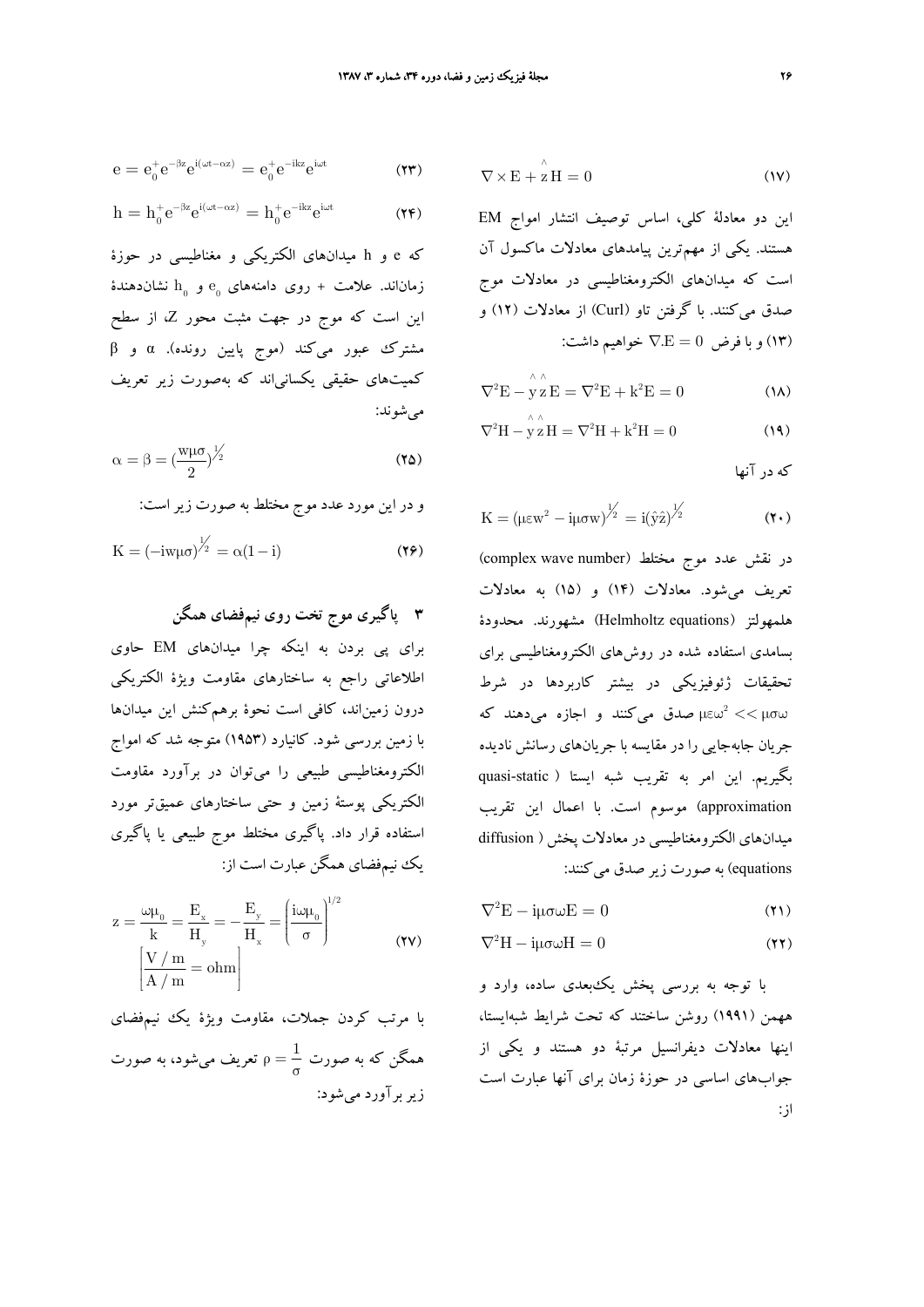شناخته) magnetotelluric transfer functions) ميشوند. براي يك زمين يكبعدي كه هيچ جهت ترجيحي در آن وجود ندارد، معادلات ماكسول، ساختار زير را براي تانسور پاگيري و بردار تيپر بهدست ميدهند:

$$
Z = \begin{bmatrix} 0 & z \\ -z & 0 \end{bmatrix}
$$
 (TF)

$$
T = \begin{bmatrix} 0 \\ 0 \end{bmatrix} \tag{4.3}
$$

**5 توابع انتقال موج تخت دوبعدي و تجزية مد** در مدلسازي دادههاي EM معمول است كه فرض كنيم توزيع رسانايي زمين را ميتوان با يك مدل دوبعدي به خوبي برآورد كرد. اين بدين معني است كه يك دستگاه مختصات وجود دارد كه در آن تغييرات رسانايي در طول يك محور قابل صرف نظر كردن است. اين محور درحكم راستاي امتداد (strike (تعريف ميشود. در مدل دوبعدي دو مد TE و TM به صورت زير تعريف ميشوند:

transverse electric mode or E-) TE مد در polarization(، مؤلفة ميدان الكتريكي در راستاي امتداد قرار دارد (شكل 2) و جريان در راستاي x شارش ميكند. در اين مد، به دليل پيوستگي مؤلفة مماسي ميدان الكتريكي در مرز دو محيط، انباشتگي بار وجود ندارد و ميدان الكتريكي بهطور پيوسته در فصل مشترك دو محيط تغيير ميكند. به دليل افزايش رسانايي در رسانا، جريان در آن بزرگتر ميشود و ميدان مغناطيسي بهطور قابل توجهي تغيير ميكند. تغيير در ميدان مغناطيسي، اثر خود را در مؤلفة عمودي آشكار ميسازد. در اين مورد بردار تيپر براي فاصلههاي با دور افت بزرگ از مركز رسانا و نيز در مركز رسانا صفر است و هنگام رسيدن به دو طرف رسانا مقدار مطلق آن افزايش مييابد. همچنين تيپر در

$$
\rho = \frac{1}{\omega \mu_0} |z|^2 = \frac{1}{\omega \mu_0} \left| \frac{E_x}{H_y} \right|^2 \tag{7A}
$$

y كه y 0 B <sup>H</sup> <sup>=</sup> <sup>μ</sup> mV E برحسب <sup>x</sup> . در اين رابطه، Km <sup>و</sup> By برحسب nT است. وايدلت (1972)، كونتز (1972) و ديگران روشن ساختند كه براي منحنيهاي سونداژ لگاريتمي- لگاريتمي با يك تقريب اوليه:

$$
\phi = \frac{\pi}{4} \left( 1 - \frac{\partial \log \rho_{\mathbf{a}}}{\partial \log T} \right) \tag{74}
$$

كه φ فاز پاگيري و T دورة تناوب سيگنال EM است.

**4 تانسور پاگيري و بردار تيپر** در مبحث القاي موج نشان داده شده است كه در مورد يك توزيع رسانايي كلي در زمين، مؤلفههاي ميدان الكتريكي افقي  $\rm (E_x,E_y)$ و مؤلفة ميدان مغناطيسي عمودي به صورت زير به مؤلفههاي ميدان مغناطيسي افقي  $\rm(H_{Z})$ (H<sub>x</sub>,H<sub>y</sub>) مرتبط هستند (كانتول، ۱۹۶۰):

$$
\begin{bmatrix} \mathbf{E}_{\mathbf{x}} \\ \mathbf{E}_{\mathbf{y}} \end{bmatrix} = \mathbf{z} \begin{bmatrix} \mathbf{H}_{\mathbf{x}} \\ \mathbf{H}_{\mathbf{y}} \end{bmatrix}
$$
 (7. )

$$
H_z = T^T \begin{bmatrix} H_x \\ H_y \end{bmatrix}
$$
 (71)

Z يك ماتريس 2×2 است كه درحكم تانسور پاگيري مختلط شناخته ميشود:

$$
Z = \begin{bmatrix} Z_{xx} & Z_{xy} \\ Z_{yx} & Z_{yy} \end{bmatrix}
$$
 (YY)

و T برداري است كه در نقش تابع تبديل ژئومغناطيسي مختلط يا بردار تيپر شناخته شده است و آن را به صورت زيرتعريف ميشود:

$$
T = (A, B)^{T}
$$
 (YY)

كه A و B مؤلفههاي مختلط بردار تيپر در راستاي x و y هستند. Z و T در حكم توابع تبديل مگنتوتلوريك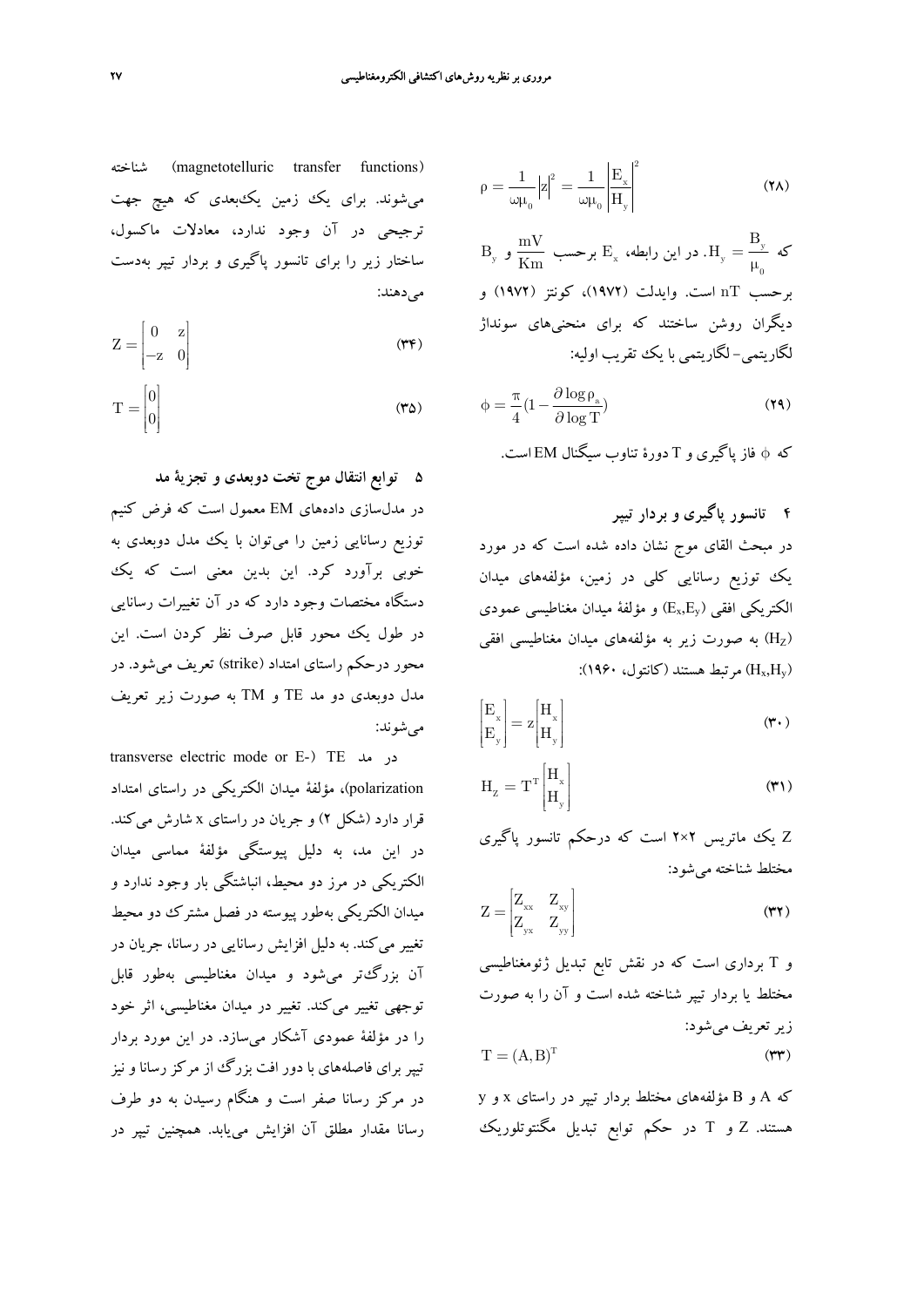مركز رسانا صفر است. بايد توجه داشت كه راستاي بردار تيپر به نحوي است كه به طرف خارج رسانا اشاره ميكند (برديچوسكي و ديميتريو، 2001).

transverse magnetic mode or B-) TM مد در polarization(، ميدان مغناطيسي در راستاي امتداد و ميدان الكتريكي عمود بر امتداد است (شكل 3). در اين مد شارش جريان در راستاي y و z است و شرايط مرزي روي مؤلفة عمودي ميدان الكتريكي منجر به انباشت

بار الكتريكي در مرز دو محيط ميشود كه افزايش در جدايي ميدان الكتريكي در نزديك مرز بين دو محيط با رسانايي متفاوت را در پي دارد (برديچوسكي و ديميتريو، 2001).

در تحقيق اخير، هر دو مد بررسي ميشود و با استفاده از دادههاي دو مد، اطلاعات كامل از تانسور پاگيري بهدست ميآيد. جدول (1) روابط حاكم بر مدهاي TE و TM را با به كارگيري تقريب شبهايستا نشان ميدهد.



**شكل .2** طرح اجمالي نشاندهندة مؤلفههاي ميدان الكتريكي و مغناطيسي مد TE) پرشن، 2001).



**شكل .3** طرح اجمالي مؤلفههاي ميدان الكتريكي و مغناطيسي مد TM) بهخاطر ناپيوستگي مؤلفة نرمال ميدان الكتريكي تجمع بار در مرز دو محيط وجود دارد) (پرشن، 2001).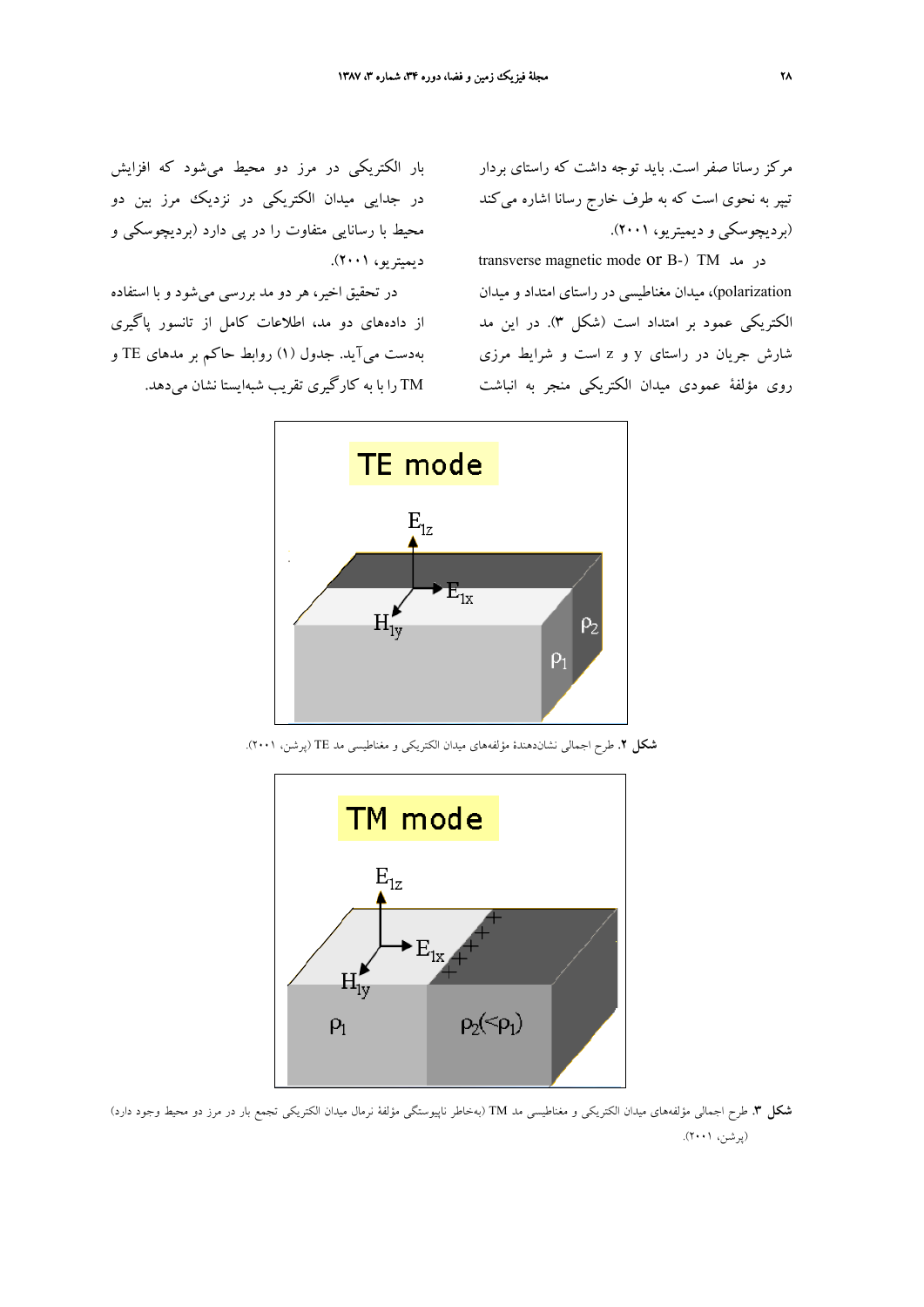| <b>TM Mode</b>                                                                                                                     | <b>TE Mode</b>                                                                                                                                                                                                      |
|------------------------------------------------------------------------------------------------------------------------------------|---------------------------------------------------------------------------------------------------------------------------------------------------------------------------------------------------------------------|
| $\frac{\partial H_y}{\partial t} = \sigma E_y$<br>$\frac{\partial \mathbf{H}_{\mathbf{z}}}{\partial \mathbf{y}}$ .<br>$\partial z$ | $\frac{\partial E_{_{y}}}{\partial E_{_{y}}}=-i\omega\mu_{_{0}}H_{_{x}}% \frac{\partial H_{_{y}}}{\partial E_{_{y}}}=i\omega\mu_{_{0}}H_{_{y}} \label{eq1}$<br>$\partial {\mathcal E}_{\mathbf{z}}$<br>$\partial y$ |
| $\frac{\partial E_{_x}}{\partial z}=-i\omega\mu_{_0}H_{_y}$                                                                        | $\frac{\partial H_{_x}}{\partial z}=\sigma E_{_y}$                                                                                                                                                                  |
| $\frac{\partial E_{_{x}}}{\partial y} = i\omega\mu_{_{0}}H_{_{z}}$                                                                 | $\frac{\partial H_{_{x}}}{\partial y}=-\sigma E_{_{z}}% \frac{\partial H_{_{y}}}{\partial y}=\frac{\partial H_{_{y}}}{\partial x_{_{y}}}-\sigma E_{_{z}}% \frac{\partial H_{_{y}}}{\partial y}=0 \label{eq1.3}%$    |

**جدول .1** ارتباط بين مؤلفههاي ميدان الكترومغناطيسي براي مدهاي تجزيه شده در حالت دوبعدي.

ضريب ناهمسانگردي به صورت زير تعريف ميشود (واتسون و باركر، 1999):

$$
\lambda = \sqrt{\frac{\sigma_{t}}{\sigma_{n}}} \tag{TA}
$$

که  $\sigma$  رسانايي در راستاي امتداد و  $\sigma_{\rm n}$  رسانايي در راستاي عمود بر امتداد شكستگي است. براي يك نيمفضاي همگن با ناهمسانگردي سمتي، رسانايي يك تانسور است و به شكل زير نوشته ميشود (لي و پدرسن، :(1991

$$
\sigma = \begin{bmatrix} \sigma_{\rm t} & 0 & 0 \\ 0 & \sigma_{\rm n} & 0 \\ 0 & 0 & \sigma_{\rm t} \end{bmatrix}
$$
 (74)

تانسور پاگيري براي يك زمين يكبعدي با ناهمسانگردي سمتي، از رابطة زيربهدست ميآيد:

$$
Z = \begin{bmatrix} 0 & Z_t \\ -Z_n & 0 \end{bmatrix}
$$
 (6.)

كه در آن:

$$
Z_{n} = \frac{\omega \mu_{0}}{k_{n}}
$$
  
\n
$$
Z_{t} = \frac{\omega \mu_{0}}{k_{t}}
$$
 (F1)

و k<sub>n</sub> و k<sub>n</sub> به ترتيب عدد موج مختلط در راستاهاي امتداد و عمود برامتداد هستند.

**6 ناهمسانگردي** هرگاه خاصيت فيزيكي در يك جهت نسبت به جهت ديگر، تفاوت داشته باشد، حالتي پيش ميآيد كه به آن ناهمسانگردي ميگويند. در محيط ناهسانگرد درون زمين، رسانايي ويژه با جهت ميدان الكتريكي اعمالي E تغيير ميكند. لذا، در حالت كلي سهبعدي داريم:

$$
\begin{pmatrix}\nJ_x \\
J_y \\
J_y\n\end{pmatrix} = \begin{pmatrix}\n\sigma_{xx} & \sigma_{xy} & \sigma_{xz} \\
\sigma_{yx} & \sigma_{yy} & \sigma_{yz} \\
\sigma_{zx} & \sigma_{zy} & \sigma_{zz}\n\end{pmatrix} \begin{pmatrix}\nE_x \\
E_y \\
E_z\n\end{pmatrix}
$$
\n(79)

اگر برای مثال میدان  $E = E_x$  را اعمال كنیم )، آنگاه:  $(E_{\text{w}} = E_{\text{p}} = 0)$ 

$$
J_x = \sigma_{xx} E_x
$$
  
\n
$$
J_y = \sigma_{yx} E_x
$$
  
\n
$$
J_z = \sigma_{xx} E_x
$$
\n(YY)

لذا جريان (و بنابراين ميدان الكتريكي ناشي از آن) مؤلفههايي در امتداد x، y و z خواهد داشت، اگرچه ميدان الكتريكي اعمالي فقط در مسير x است. در حالت ناهمسانگردي در درون لاية افقي، مقاومت ويژة ظاهري به مسير اندازهگيري (تغييرات جانبي) بستگي دارد. در يك مدل لايهاي (model stratified (با شكستگيهايي كه نمايانگر ناهمسانگردي سمتي است، مقاومت ويژه يا رسانايي در جهتهاي متفاوت، فرق ميكند. در هر لايه،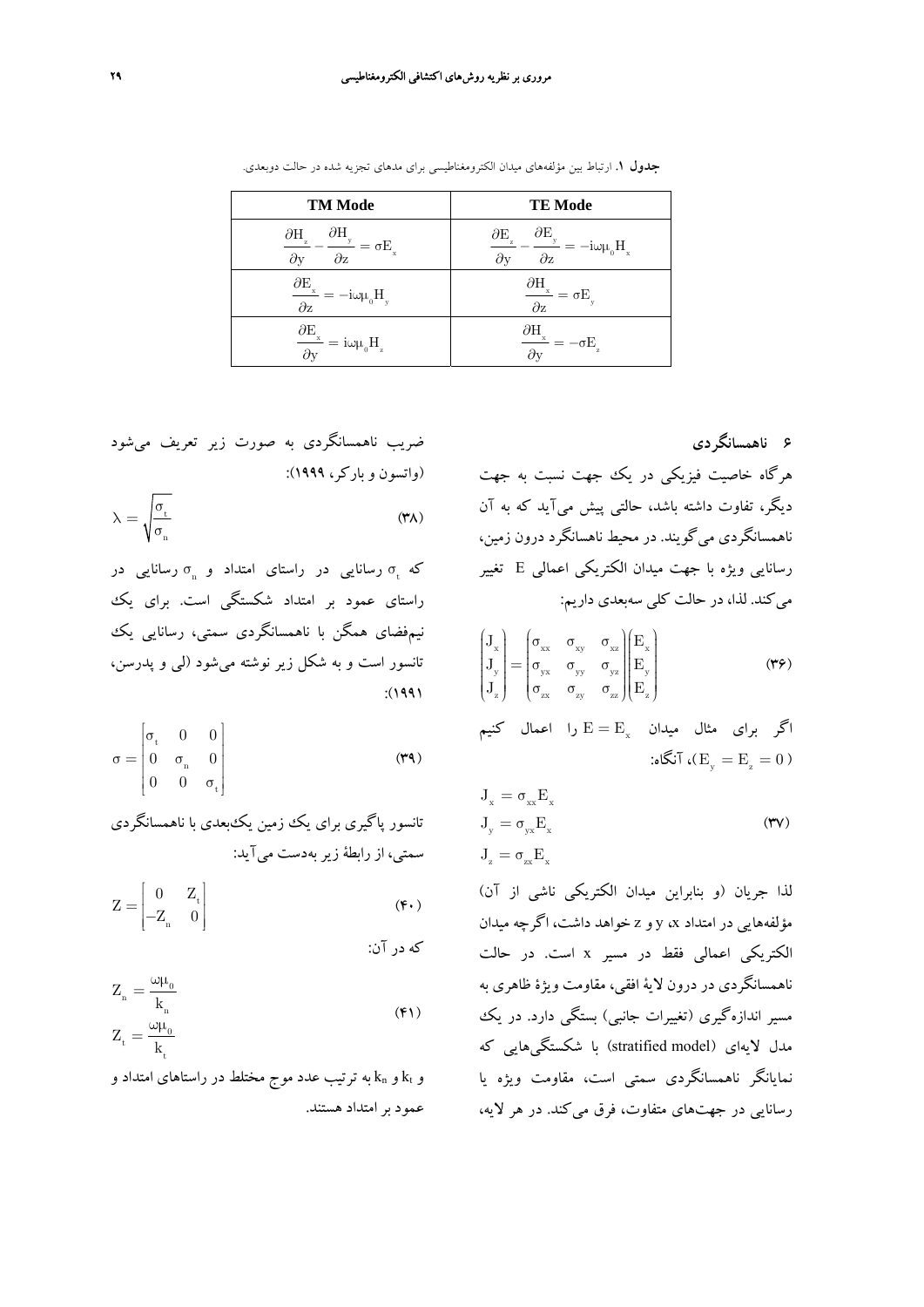$$
Z_{\rm eff} = \left| Z_{xx} Z_{yy} - Z_{xy} Z_{yx} \right|^{1/2}
$$
 (FF)

با استفاده از پاگيري مؤثر، مقاومت ويژة ظاهري دترمينان (resistivity apparent determinant (به مثابة ورودي برنامههاي وارونسازي يكبعدي و دوبعدي محاسبه ميشود. مزيت استفاده از دادة دترمينان آن است كه مقدار ميانگيني از پاگيري براي همة جهتهاي جريان فراهم ميكند. بهعلاوه به تشخيص مد (TE و TM مد) نياز ندارد، همچنين نيازي به تصحيح جابهجايي ايستا (static shift) نيست. با استفاده از پاگيري مؤثر ميتوان از الگوريتمهاي يكبعدي براي تفسير ساختارهاي D2 و D3 كه پيچيدگيهاي الگوريتمهاي دوبعدي و سهبعدي را ندارند، استفاده كرد.

از آنجا كه تيپر يك بردار مختلط است، پاركينسون (1985) روشن ساخت كه با در نظر گرفتن مؤلفههاي تيپر در دو حالت حقيقي و موهومي ميتوان خواص مورد بررسي را از دادههاي زمين مورد نظر بهدست آورد. بردارهاي پاركينسون بهصورت زيرتعريف ميشوند:

 $\vec{P} = \text{Re}(A \times B \times B \times C)$  (F)

$$
\vec{Q} = Im(A \overset{\wedge}{x} + B \overset{\wedge}{y})
$$
 (FF)

اين بردارها را ميتوان جهت تعيين ساختارهاي سهبعدي  $\stackrel{\wedge}{\chi}$  به كار برد. A و B مؤلفههاى مختلط بردار تيپر و  $\stackrel{\wedge}{\chi}$  و بردارهاي واحد در راستاي x و y هستند. قسمت حقيقي بردار پاركينسون به سمت خارج ناحية رسانا اشاره دارد (لي و پدرسن، 1991).

**منابع**

- Bastani, M., 2001, A new controlled source radio magnetotelluric system. PhD thesis, Uppsala University: ISBN: 91-554-5051-2.
- Berdichevsky, M. N., and Dmitriev, V. I., 2001, Magnetotelluric in the content of the Theory of ill-posed problems: ISBN: 0-931830-46-X.

**7 تابع تبديل موج تخت سهبعدي** رسانايي الكتريكي زمين ممكن است در همة جهتها تغيير كند بهطوريكه تقريبهاي D1 و D2 بسيار ضعيف باشند. براي يك ساختار زمين سهبعدي هيچ قانون دقيقي وجود ندارد كه توابع تبديل از آنها پيروي كنند، اگرچه تجربة عمومي وجود دارد كه عضوهاي غير قطري تانسور پاگيري تقريباً در همة موارد در اولين و سومين ربع در صفحة مختلط قرار ميگيرند. بنابراين، بررسي اينكه زمين مورد كاوش داراي چه ويژگيهايي از نظر ابعاد سازند (dimensionality (باشد، از اهميت ويژهاي برخوردار است. پارامتر اسكيو (skew (مقياس بسيار مفيدي از سهبعدي بودن است (ردي و همكاران، 1977؛ تينك و ههمن، 1981؛ لي و پدرسن، 1991). سويفت (1967) پارامتر اسكيو را كه از عضوهاي ماتريس پاگيري براي تحليل بعد دادهها قابل محاسبه است، بهصورت زير تعريف مي كند:

$$
S = \frac{\left| Z_{xx} + Z_{yy} \right|}{\left| Z_{xy} - Z_{yx} \right|} \tag{F1}
$$

اسكيو نسبت به چرخش ناورداست (rotation invariant)، يعني به دستگاه مختصات اندازهگيري بستگي ندارد. هنگامي كه مقدار S برحسب بسامد مقدار كوچكي (نزديك به صفر) باشد، ساختارهاي زمينشناسي ممكن است به صورت ساختارهاي يكبعدي يا دوبعدي بدون تعريف) structures 2D and 1D undistorted) واپيچش شوند، در غير اين صورت ساختارهاي موجود يا بهصورت ساختارهاي يكبعدي و دوبعدي واپيچنده ( distorted D1 and D2 structures (و يا بهصورت ساختارهاي سهبعدي تعريف ميشوند. از ناورداييهاي ديگر تانسور پاگيري، دترمينان تانسور آن است كه پاگيري مؤثر (impedance effective (نيز خوانده ميشود (لي و پدرسن، 1991):